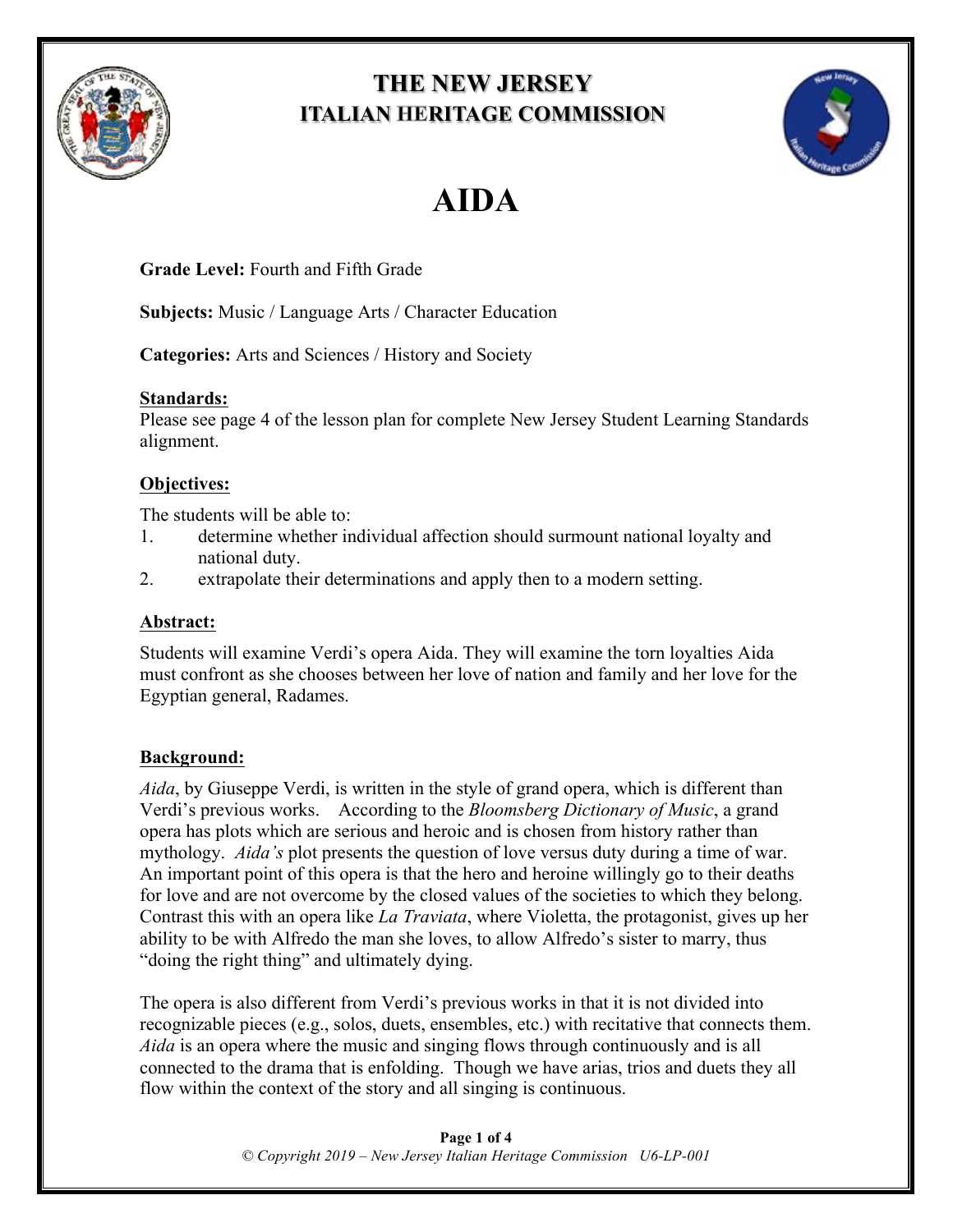Aida was written in conjunction with a request from the Kehdive of Egypt. It was premiered in Cairo, Egypt in December of 1871. After this it was performed at La Scala in Milan, Italy in 1872. Some recounts of the origin of the opera say it was started as part of the opening of the Suez Canal ceremonies. Verdi, however, rejected the request to create a composition for this event. It was only after Verdi was inspired by a sketch of a story by the Egyptian archeologist, Mariette Bey, that the composer was interested in composing the opera. This sketch was supposedly based on an episode in Egyptian history. The story had everything that Verdi found valuable and important: love, patriotism, devotion, steadfastness and courage – elements that had significance in his own life. Of all these elements two were definitely in the foreground: love of country, where his homeland Italia was embroiled in the question of independence from Austria, and the desire for love over the wishes of society, a theme that reflected Verdi's own marriage. Thus the opera *Aida* was born.

A very important element in this opera is leitmotif, where Verdi sets up each character as well as a number of groups with their own musical themes. These are heard when the characters appear, and what makes this interesting is that each motif changes, depending on what the character feels or the drama dictates. This in itself is a perfect demonstration of the power of opera to communicate the feelings of the characters through music, and Verdi actually creates a lot of depth by contrasting different motifs against each other. According to the Harvard Dictionary of Music, "Leitmotifs combine both dramatic and musical functions, often in complex ways. They may simply emphasize aurally what is on stage, or suggest to the listener something unseen that is being thought by one of the characters…." Thus when *Aida* appears, we always hear her theme; the same holds true for the other characters as well as the priests. When these motifs combine together, as in the first act when Amneris, Aida and Radames are together, it provides a depth of drama that is hard to achieve in any other manner.

The voices that Verdi used for each character also add to the nature of the story. Aida is almost always sung by a heavy-voiced soprano, also known as a spinto. This not only allows for more depth in expressing the contrasting emotions Aida feels, but it also serves to make sure her voice is heard over the heavy orchestral accompaniment Verdi provides, true to the grand opera style. Amneris, the Egyptian princess who wants to foil the love between Aida and Radames, is a heavier mezzo soprano, mezzo soprano being a deeper female voice. This deeper voice serves among other things to communicate Amneris' dark and ominous determination to have Radames for herself. Radames is the tenor lead and is almost always a spinto tenor, with a more dramatic tone and heavier voice to complement Aida. It also gives him the heroic quality necessary for this type of grand opera. The father, Amonasro, is a heavier baritone voice as well, sometimes called a Verdi baritone. Verdi created music that required a new kind of singing from his baritones, and even created leading roles for them, something not common in the regular course opera before the  $19<sup>th</sup>$  century. A Verdi baritone can provide more drama and emotion, basically because Verdi wrote his music for them slightly higher than conventional baritone roles. This gives the baritone the opportunity to display more emotions and display more intensity when they are singing (an example of this kind of baritone is recognizably seen in Rigoletto, the lead title role of the opera of the same name).

*Aida* has become one of the most frequently performed operas in history. At the

**Page 2 of 4** *© Copyright 2019 – New Jersey Italian Heritage Commission U6-LP-001*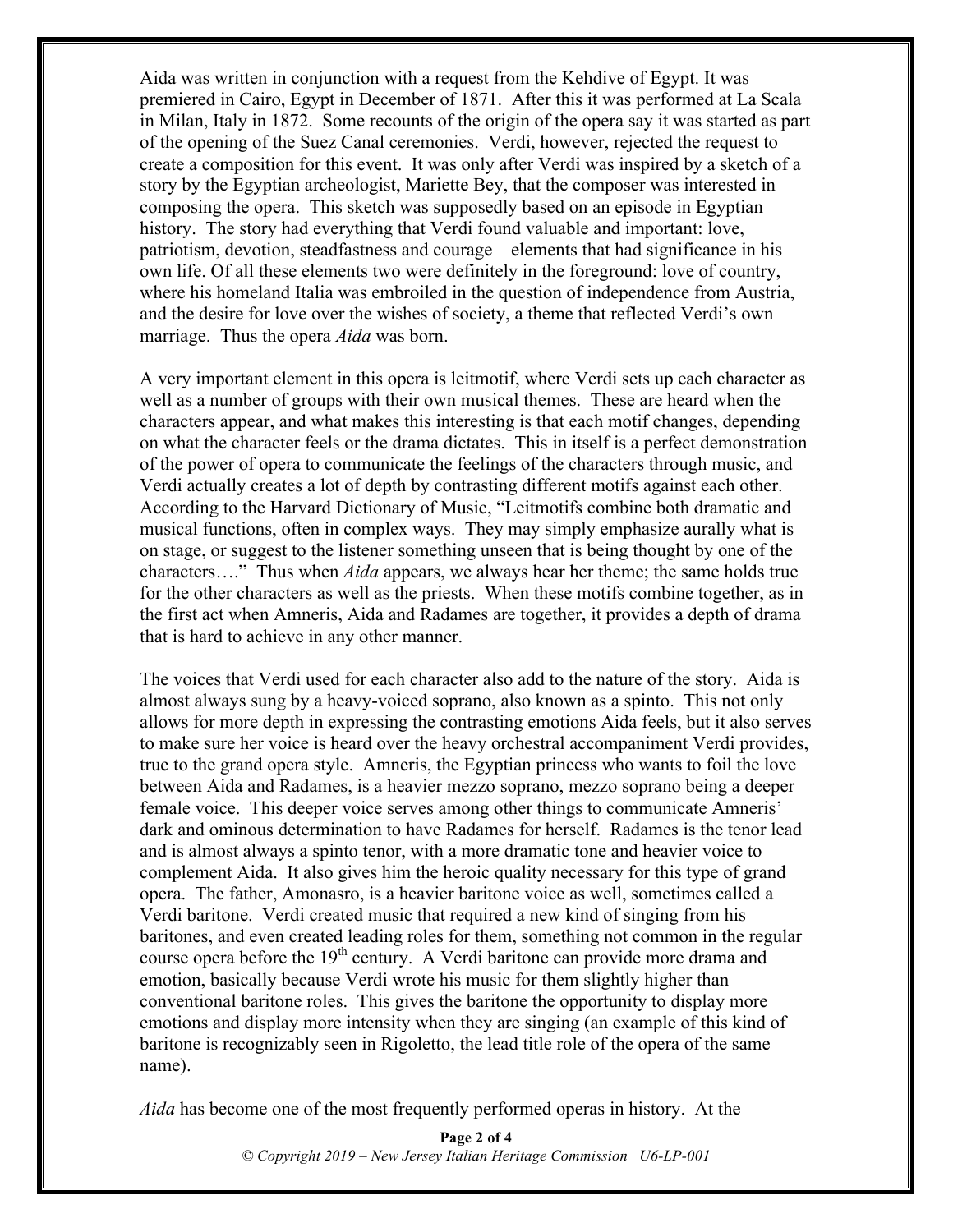Metropolitan Opera house alone, it has been performed over 1049 times. This tale of love and war captures the hearts of many people. As in many operas, the drama is filled with passion and emotion, which is brilliantly represented by the music and the singing. Verdi made sure that each musical motif, each orchestration, reflected the drama at hand. Everything in the opera lifts all factors of Italian opera to their highest heights – spectacular singing, gorgeous stage settings, masterful orchestration and a ballet –all blended in perfect unity.

#### **Procedures:**

- I. Have students listen to the story about Giuseppe Verdi's life at https://kids.kiddle.co/Giuseppe\_Verdi.
- II. Go over the background piece with the students and help them to understand "opera" as a type of music and a type of performance.
- III. Allow students to listen to Verdi's Triumphal March from *Aida* at https://www.youtube.com/watch?v=l3w4I-KElxQ; https://www.classicsforkids.com/composers/composer\_profile.php?id=78
	- a. Have students listen to the story of *Aida* at https://www.liveabout.com/verdis-aida-synopsis-723733.
	- b. Have students answer the questions on Aida.
		- i. Should Aida and Radames have had a relationship even though their peoples were at war? Explain.
		- ii. Did Radames have a duty to put his nation and the Egyptian people before his personal feelings? Explain.
		- iii. Did Aida have a duty to betray her boyfriend to save her country?
			- 1. Or, should Aida have betrayed her country and the Ethiopian people to protect her boyfriend? Explain.
		- iv. Would you ever let a personal relationship come before your duty to your country? Explain.
			- 1. Do you believe you have a duty to your country and to the American people? Explain.
- IV. Have students discuss their answers with the class.
	- a. Give each student a chance to explain at least one of his or her answer.
	- b. Ask students to offer comments on their classmates' answers.
- V. Explain to the students why *Aida* is a tragedy.
	- a. Show students that sometimes choices are very difficult.
	- b. Have students examine what factors they considered when making the decisions above.

#### **Assessment:**

Ask students to write a paragraph explaining when they would put the good of their country or the good of others above their own personal feelings and pleasure.